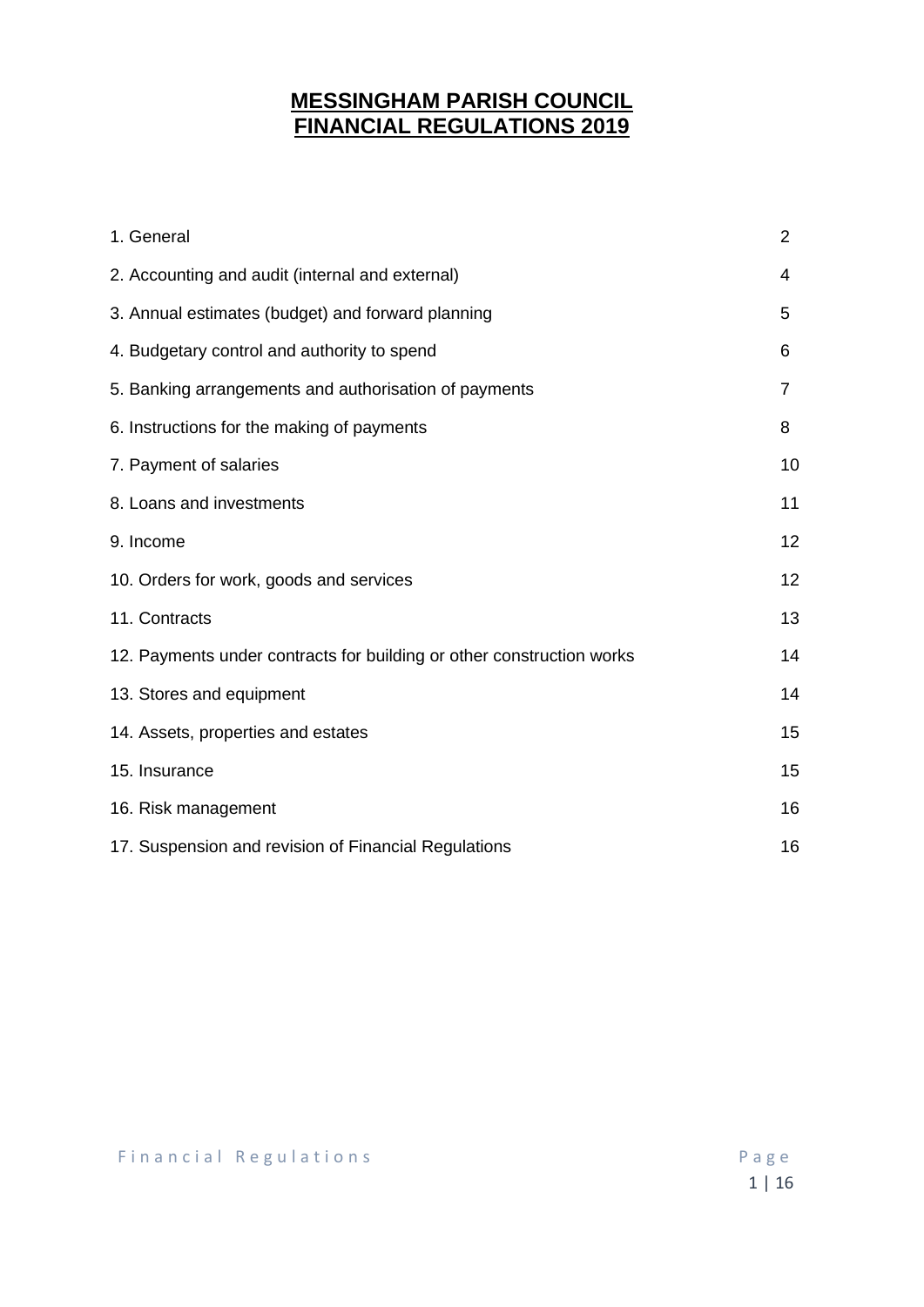These Financial Regulations were adopted by the council at its meeting held on  $12<sup>th</sup>$  August 2019.

# **1. General**

1.1. These financial regulations govern the conduct of financial management by the council and may only be amended or varied by resolution of the council. Financial regulations are one of the council's three governing policy documents providing procedural guidance for members and officers. Financial regulations must be observed in conjunction with the council's standing orders and any individual financial regulations relating to contracts.

1.2. The council is responsible in law for ensuring that its financial management is adequate and effective and that the council has a sound system of internal control which facilitates the effective exercise of the council's functions, including arrangements for the management of risk.

1.3. The council's accounting control systems must include measures:

- for the timely production of accounts;
- that provide for the safe and efficient safeguarding of public money;
- to prevent and detect inaccuracy and fraud; and
- identifying the duties of officers.

1.4. These financial regulations demonstrate how the council meets these responsibilities and requirements.

1.5. At least once a year, prior to approving the Annual Governance Statement, the council must review the effectiveness of its system of internal control which shall be in accordance with proper practices.

1.6. Deliberate or wilful breach of these Regulations by an employee may give rise to disciplinary proceedings.

1.7. Members of council are expected to follow the instructions within these Regulations and not to entice employees to breach them. Failure to follow instructions within these Regulations brings the office of councillor into disrepute.

1.8. The Responsible Financial Officer (RFO) holds a statutory office to be appointed by the council. The Clerk has been appointed as RFO for this council and these regulations will apply accordingly.

1.9. The RFO;

- acts under the policy direction of the council;
- administers the council's financial affairs in accordance with all Acts, Regulations and proper practices;
- determines on behalf of the council its accounting records and accounting control systems;
- ensures the accounting control systems are observed;

## Financial Regulations **Example 20** Page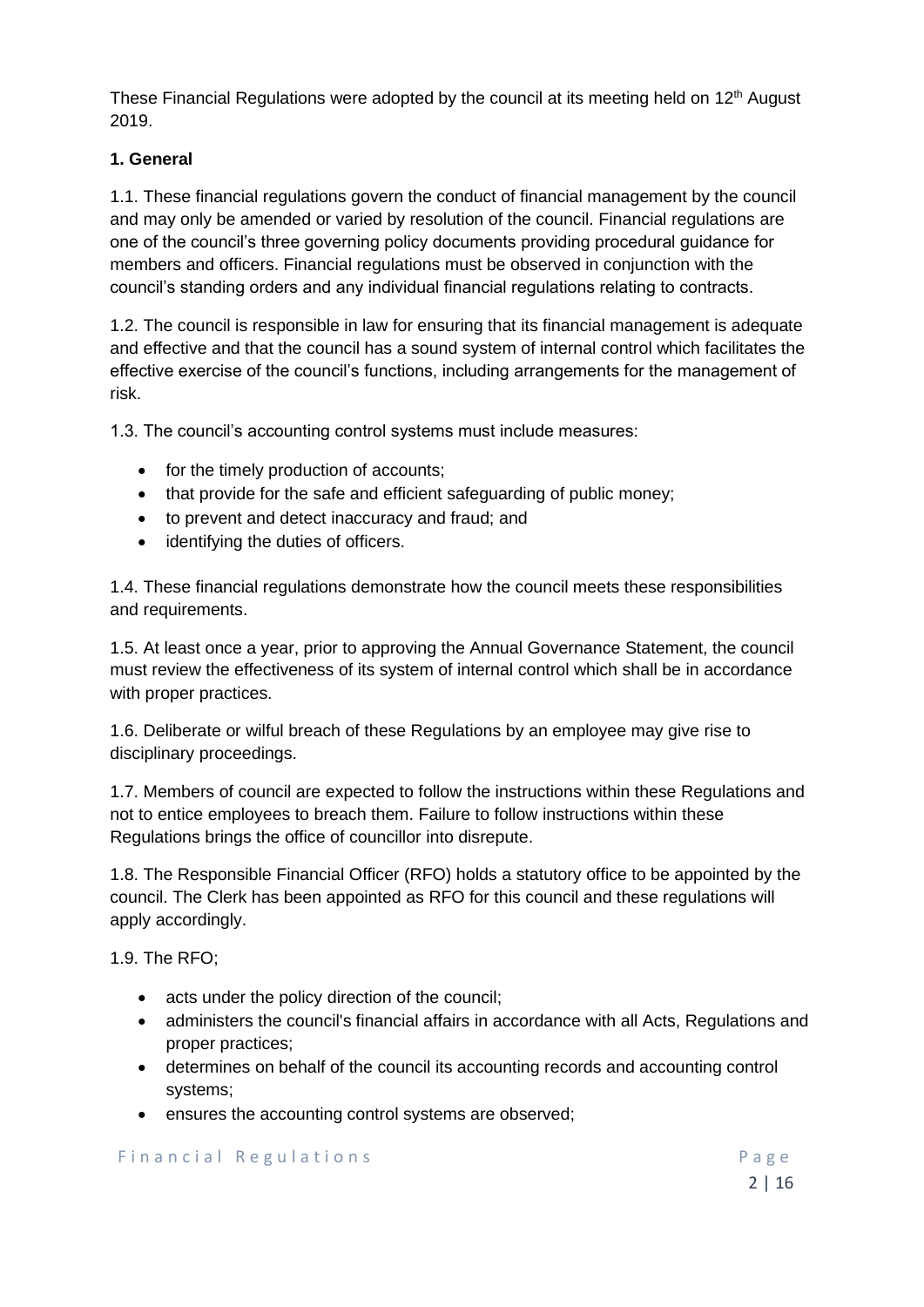- maintains the accounting records of the council up to date in accordance with proper practices;
- assists the council to secure economy, efficiency and effectiveness in the use of its resources; and
- produces financial management information as required by the council.

1.10. The accounting records determined by the RFO shall be sufficient to show and explain the council's transactions and to enable the RFO to ensure that any income and expenditure account and statement of balances, or record of receipts and payments and additional information, as the case may be, or management information prepared for the council from time to time comply with the Accounts and Audit Regulations.

1.11. The accounting records determined by the RFO shall in particular contain:

- entries from day to day of all sums of money received and expended by the council and the matters to which the income and expenditure or receipts and payments account relate;
- a record of the assets and liabilities of the council; and
- wherever relevant, a record of the council's income and expenditure in relation to claims made, or to be made, for any contribution, grant or subsidy.

1.12. The accounting control systems determined by the RFO shall include:

- procedures to ensure that the financial transactions of the council are recorded as soon as reasonably practicable and as accurately and reasonably as possible;
- procedures to enable the prevention and detection of inaccuracies and fraud and the ability to reconstruct any lost records;
- identification of the duties of officers dealing with financial transactions and division of responsibilities of those officers in relation to significant transactions;
- procedures to ensure that uncollectable amounts, including any bad debts are not submitted to the council for approval to be written off except with the approval of the RFO and that the approvals are shown in the accounting records; and
- measures to ensure that risk is properly managed.

1.13. The council is not empowered by these Regulations or otherwise to delegate certain specified decisions. In particular any decision regarding:

- setting the final budget or the precept (council tax requirement);
- approving accounting statements;
- approving an annual governance statement;
- borrowing;
- writing off bad debts;
- declaring eligibility for the General Power of Competence; and
- addressing recommendations in any report from the internal or external auditors, shall be a matter for the full council only.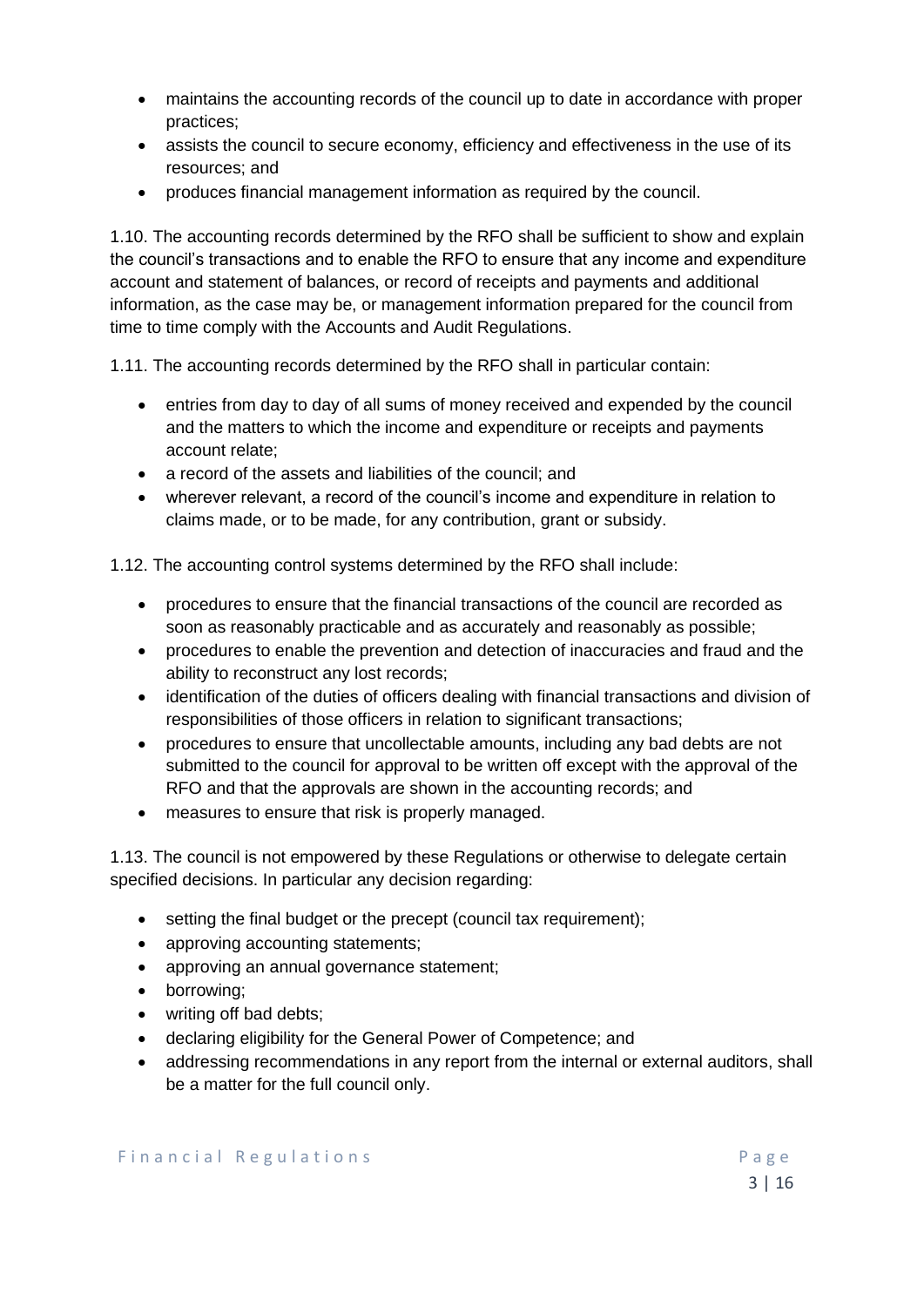1.14. In addition, the council must:

- determine and keep under regular review the bank mandate for all council bank accounts;
- approve any grant or a single commitment in excess of £200; and
- in respect of the annual salary for any employee have regard to recommendations about annual salaries of employees made by the relevant committee in accordance with its terms of reference.

1.15. In these financial regulations, references to the Accounts and Audit Regulations or 'the regulations' shall mean the regulations issued under the provisions of section 27 of the Audit Commission Act 1998, or any superseding legislation, and then in force unless otherwise specified.

In these financial regulations the term 'proper practice' or 'proper practices' shall refer to guidance issued in *Governance and Accountability for Local Councils - a Practitioners' Guide (England)* issued by the Joint Practitioners Advisory Group (JPAG), available from the websites of NALC and the Society for Local Council Clerks (SLCC).

# **2. Accounting and audit (internal and external)**

2.1. All accounting procedures and financial records of the council shall be determined by the RFO in accordance with the Accounts and Audit Regulations, appropriate guidance and proper practices.

2.2. On a regular basis, at least once in each quarter, and at each financial year end, a member other than the Chairman shall be appointed to verify bank reconciliations (for all accounts) produced by the RFO. The member shall sign the reconciliations and the original bank statements (or similar document) as evidence of verification. This activity shall on conclusion be reported, including any exceptions, to and noted by the council.

2.3. The RFO shall complete the annual statement of accounts, annual report, and any related documents of the council contained in the Annual Return (as specified in proper practices) as soon as practicable after the end of the financial year and having certified the accounts shall submit them and report thereon to the council within the timescales set by the Accounts and Audit Regulations.

2.4. The council shall ensure that there is an adequate and effective system of internal audit of its accounting records, and of its system of internal control in accordance with proper practices. Any officer or member of the council shall make available such documents and records as appear to the council to be necessary for the purpose of the audit and shall, as directed by the council, supply the RFO, internal auditor, or external auditor with such information and explanation as the council considers necessary for that purpose.

2.5. The internal auditor shall be appointed by and shall carry out the work in relation to internal controls required by the council in accordance with proper practices.

2.6. The internal auditor shall:

• be competent and independent of the financial operations of the council;

Financial Regulations **Example 20** Page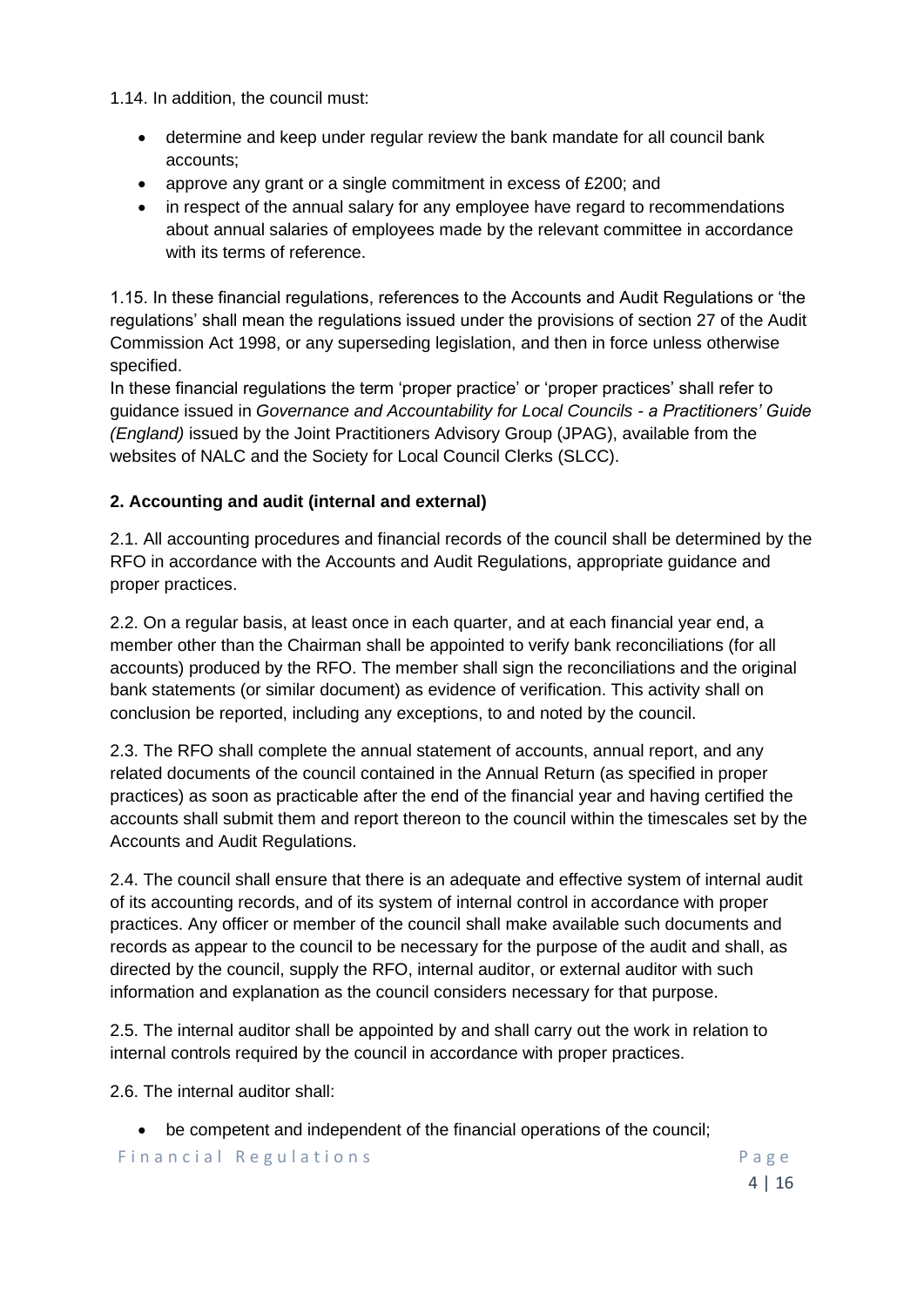- report to council in writing, or in person, on a regular basis with a minimum of one annual written report during each financial year;
- to demonstrate competence, objectivity and independence, be free from any actual or perceived conflicts of interest, including those arising from family relationships; and
- have no involvement in the financial decision making, management or control of the council

2.7. Internal or external auditors may not under any circumstances:

- perform any operational duties for the council;
- initiate or approve accounting transactions; or
- direct the activities of any council employee, except to the extent that such employees have been appropriately assigned to assist the internal auditor.

2.8. For the avoidance of doubt, in relation to internal audit the terms 'independent' and 'independence' shall have the same meaning as is described in proper practices.

2.9. The RFO shall make arrangements for the exercise of electors' rights in relation to the accounts including the opportunity to inspect the accounts, books, and vouchers and display or publish any notices and statements of account required by Audit Commission Act 1998, or any superseding legislation, and the Accounts and Audit Regulations.

2.10. The RFO shall, without undue delay, bring to the attention of all councillors any correspondence or report from internal or external auditors.

#### **3. Annual estimates (budget) and forward planning**

3.1. Each committee (if any) shall review its three-year forecast of revenue and capital receipts and payments. Having regard to the forecast, it shall thereafter formulate and submit proposals for the following financial year to the council not later than the end of October each year including any proposals for revising the forecast.

3.2. The RFO must each year, prepare for the Precept meeting detailed estimates of all receipts and payments including the use of reserves and all sources of funding for the following financial year in the form of a budget to be considered by the council.

3.3. The council shall consider annual budget proposals in relation to the council's three year forecast of revenue and capital receipts and payments including recommendations for the use of reserves and sources of funding and update the forecast accordingly.

3.4. The council shall fix the precept (council tax requirement), and relevant basic amount of council tax to be levied for the ensuing financial year not later than by the end of January each year. The RFO shall issue the precept to the billing authority and shall supply each member with a copy of the approved annual budget.

3.5. The approved annual budget shall form the basis of financial control for the ensuing year.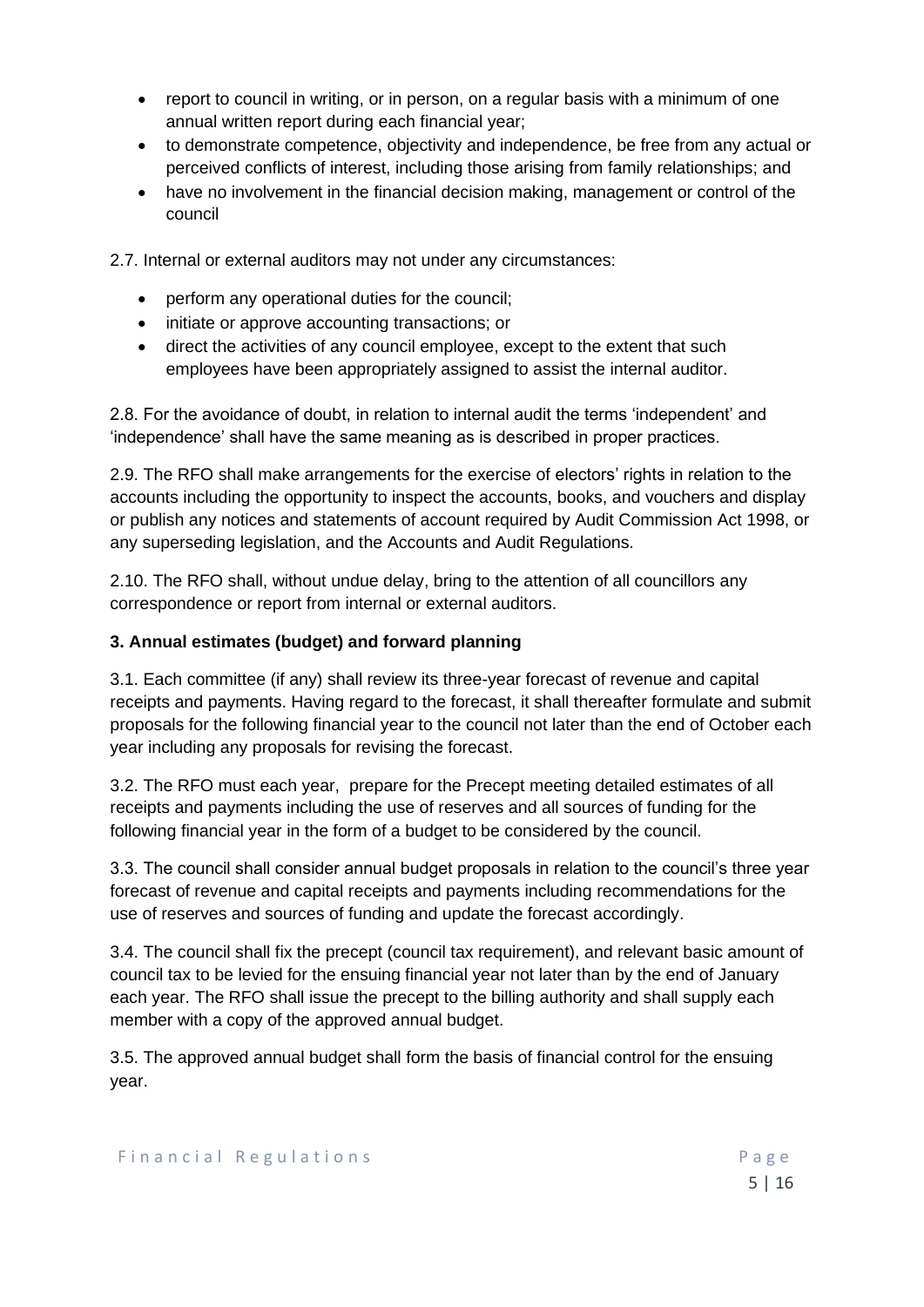## **4. Budgetary control and authority to spend**

4.1. Expenditure on revenue items may be authorised up to the amounts included for that class of expenditure in the approved budget. This authority is to be determined by:

- the council for all items over £200; or
- the Clerk, in conjunction with the Chairman of Council for any items below £200.

Such authority is to be evidenced by a minute or by an authorisation slip duly signed by the Clerk, and where necessary also by the Chairman.

Contracts may not be disaggregated to avoid controls imposed by these regulations.

4.2. No expenditure may be authorised that will exceed the amount provided in the revenue budget for that class of expenditure other than by resolution of the council, or duly delegated committee. During the budget year and with the approval of council having considered fully the implications for public services, unspent and available amounts may be moved to other budget headings or to an earmarked reserve as appropriate ('virement').

4.3. Unspent provisions in the revenue or capital budgets for completed projects shall not be carried forward to a subsequent year.

4.4. The salary budgets are to be reviewed at least annually in advance of the Annual Precept meeting, by the Personnel & Finance committee for the following financial year and such review shall be evidenced by a hard copy schedule signed by the Clerk and the Chairman of Council.

4.5. In cases of extreme risk to the delivery of council services, the clerk may authorise revenue expenditure on behalf of the council which in the clerk's judgement it is necessary to carry out. Such expenditure includes repair, replacement or other work, whether or not there is any budgetary provision for the expenditure, subject to a limit of £200. The Clerk shall report such action to the chairman as soon as possible and to the council as soon as practicable thereafter.

4.6. No expenditure shall be authorised in relation to any capital project and no contract entered into or tender accepted involving capital expenditure unless the council is satisfied that the necessary funds are available and the requisite borrowing approval has been obtained.

4.7. All capital works shall be administered in accordance with the council's standing orders and financial regulations relating to contracts.

4.8. The RFO shall regularly provide the council with a statement of receipts and payments to date under each head of the budgets, comparing actual expenditure to the appropriate date against that planned as shown in the budget. These statements are to be prepared at least at the end of each financial quarter and shall show explanations of material variances. For this purpose "material" shall be in excess of 15% of the budget.

4.9. Changes in earmarked reserves shall be approved by council as part of the budgetary control process.

Financial Regulations and the contract of the Page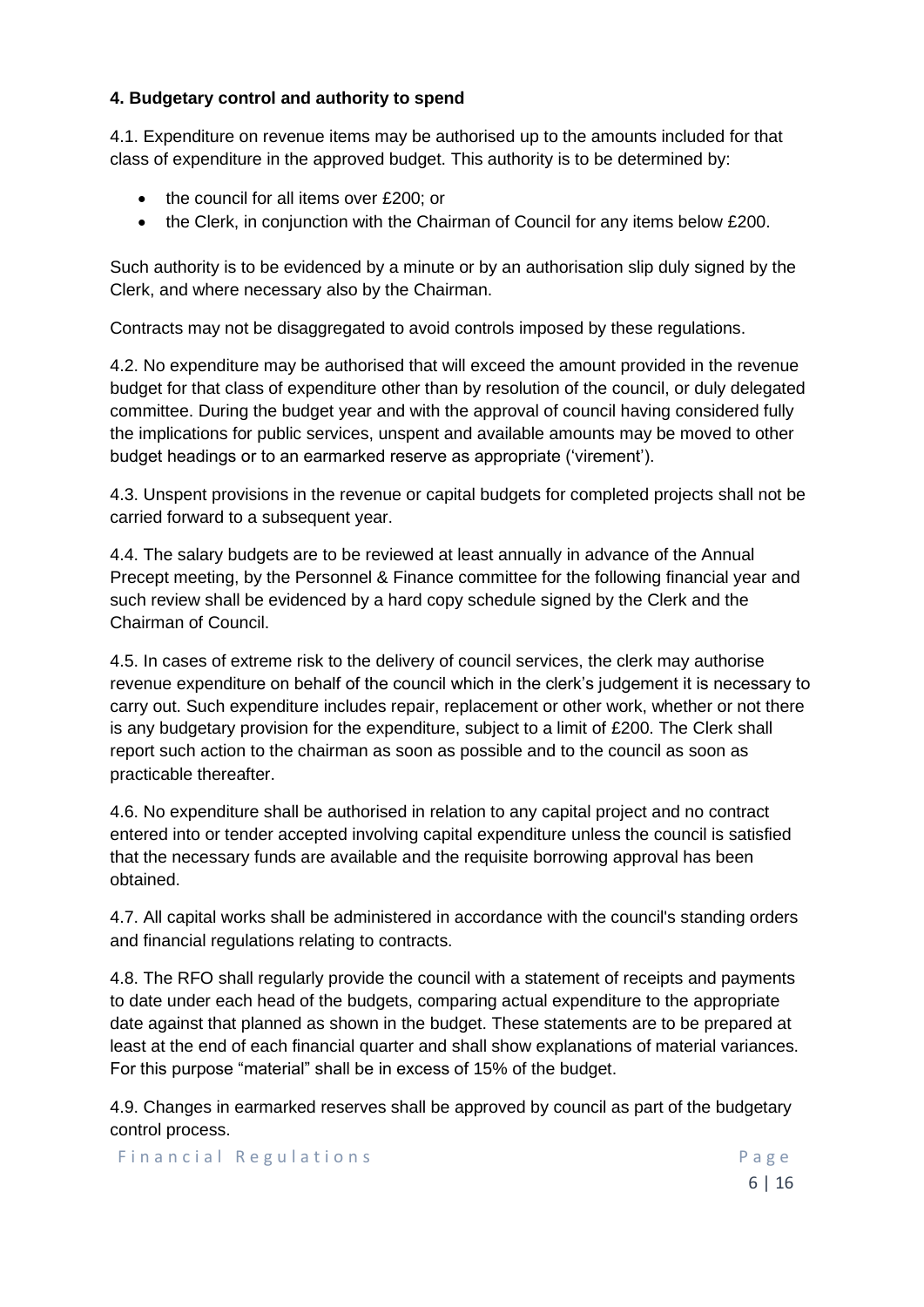## **5. Banking arrangements and authorisation of payments**

5.1. The council's banking arrangements, including the bank mandate, shall be made by the RFO and approved by the council; banking arrangements may not be delegated to a committee. They shall be reviewed annually for safety and efficiency.

5.2. The RFO shall prepare a schedule of payments requiring authorisation, forming part of the Agenda for the Meeting and, together with the relevant invoices, present the schedule to council. The council shall review the schedule for compliance and, having satisfied itself shall authorise payment by a resolution of the council. The approved schedule shall be ruled off and initialled by the Chairman of the Meeting. A detailed list of all payments shall be disclosed within or as an attachment to the minutes of the meeting at which payment was authorised. Personal payments (including salaries, wages, expenses and any payment made in relation to the termination of a contract of employment) may be summarised to remove public access to any personal information.

5.3. All invoices for payment shall be examined, verified and certified by the RFO to confirm that the work, goods or services to which each invoice relates has been received, carried out, examined and represents expenditure previously approved by the council.

5.4. The RFO shall examine invoices for arithmetical accuracy and analyse them to the appropriate expenditure heading. The RFO shall take all steps to pay all invoices submitted, and which are in order, at the next available council meeting.

5.5. The Clerk and RFO shall have delegated authority to authorise the payment of items only in the following circumstances:

a) If a payment is necessary to avoid a charge to interest under the Late Payment of Commercial Debts (Interest) Act 1998, and the due date for payment is before the next scheduled Meeting of council, where the Clerk and RFO certify that there is no dispute or other reason to delay payment, provided that a list of such payments shall be submitted to the next appropriate meeting of council;

b) An expenditure item authorised under 5.6 below (continuing contracts and obligations) provided that a list of such payments shall be submitted to the next appropriate meeting of council; or

c) fund transfers within the councils banking arrangements up to the sum of £10,000 provided that a list of such payments shall be submitted to the next appropriate meeting of council.

5.6. For each financial year the Clerk and RFO shall draw up a list of due payments which arise on a regular basis as the result of a continuing contract, statutory duty, or obligation (such as but not exclusively) Salaries, PAYE and NI, Superannuation Fund and regular maintenance contracts and the like for which council may authorise payment for the year provided that the requirements of regulation 4.1 (Budgetary Controls) are adhered to, provided also that a list of such payments shall be submitted to the next appropriate meeting of council.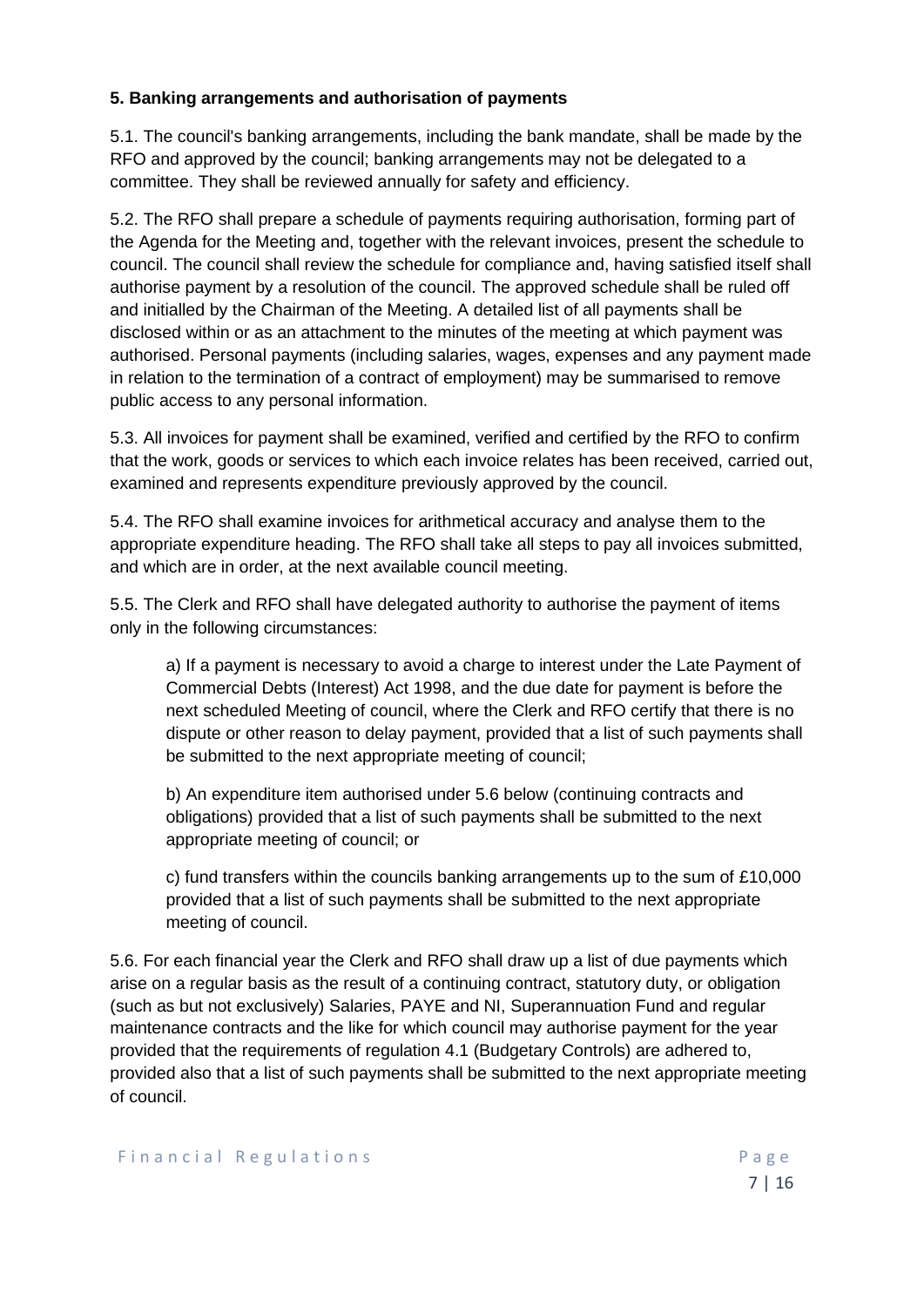5.7. A record of regular payments made under 5.6 above shall be drawn up and be signed by two members on each and every occasion when payment is authorised - thus controlling the risk of duplicated payments being authorised and / or made.

5.8. In respect of grants council shall approve expenditure within any limits set by council and in accordance with any policy statement approved by council. Any Revenue or Capital Grant shall before payment, be subject to ratification by resolution of the council

5.9. Members are subject to the Code of Conduct that has been adopted by the council and shall comply with the Code and Standing Orders when a decision to authorise or instruct payment is made in respect of a matter in which they have a disclosable pecuniary or other interest, unless a dispensation has been granted.

5.10. The council will aim to rotate the duties of members in these Regulations so that onerous duties are shared out as evenly as possible over time.

5.11. Any changes in the recorded details of suppliers, such as bank account records, shall be verified by the Clerk.

### **6. Instructions for the making of payments**

6.1. The council will make safe and efficient arrangements for the making of its payments.

6.2. Following authorisation under Financial Regulation 5 above, the council, a duly delegated committee or, if so delegated, the Clerk or RFO shall give instruction that a payment shall be made.

6.3. All payments shall be affected by cheque or other instructions to the council's bankers, or otherwise, in accordance with a resolution of council.

6.4. Cheques or orders for payment drawn on the bank account in accordance with the schedule as presented to council or committee shall be signed by two members of council in accordance with a resolution instructing that payment. A member who is a bank signatory, having a connection by virtue of family or business relationships with the beneficiary of a payment, should not, under normal circumstances, be a signatory to the payment in question.

6.5. To indicate agreement of the details shown on the cheque or order for payment with the counterfoil and the invoice or similar documentation, the signatories shall each also initial the cheque counterfoil.

6.6. Cheques or orders for payment shall not normally be presented for signature other than at a council or committee meeting (including immediately before or after such a meeting). Any signatures obtained away from such meetings shall be reported to the council at the next convenient meeting.

6.7. If thought appropriate by the council, payment for utility supplies (energy, telephone and water) and any National Non-Domestic Rates may be made by variable direct debit provided that the instructions are signed by two members and any payments are reported to council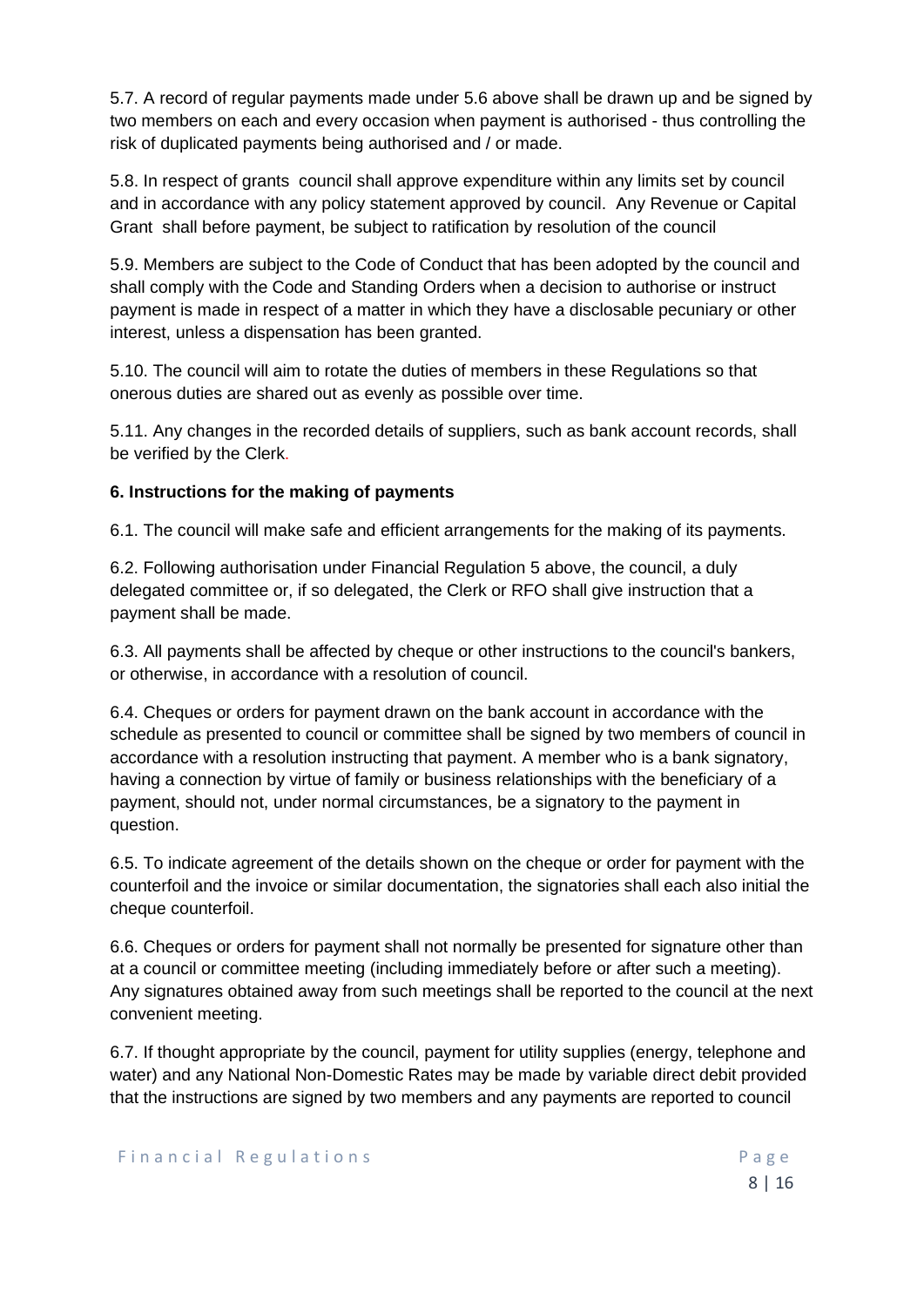as made. The approval of the use of a variable direct debit shall be renewed by resolution of the council at least every two years.

6.8. If thought appropriate by the council, payment for certain items (principally salaries) may be made by banker's standing order provided that the instructions are signed, or otherwise evidenced by two members are retained and any payments are reported to council as made. The approval of the use of a banker's standing order shall be renewed by resolution of the council at least every two years.

6.9. If thought appropriate by the council, payment for certain items may be made by BACS or CHAPS methods provided that the instructions for each payment are signed, or otherwise evidenced, by two authorised bank signatories, are retained and any payments are reported to council as made. The approval of the use of BACS or CHAPS shall be renewed by resolution of the council at least every two years.

6.10. If thought appropriate by the council payment for certain items may be made by internet banking transfer provided evidence is retained showing which members approved the payment.

6.11. Where a computer requires use of a personal identification number (PIN) or other password(s), for access to the council's records on that computer, a note shall be made of the PIN and Passwords and shall be handed to and retained by the Chairman of Council in a sealed dated envelope. This envelope may not be opened other than in the presence of two other councillors. After the envelope has been opened, in any circumstances, the PIN and / or passwords shall be changed as soon as practicable. The fact that the sealed envelope has been opened, in whatever circumstances, shall be reported to all members immediately and formally to the next available meeting of the council. This will not be required for a member's personal computer used only for remote authorisation of bank payments.

6.12. No employee or councillor shall disclose any PIN or password, relevant to the working of the council or its bank accounts, to any person not authorised in writing by the council or a duly delegated committee.

6.13. Regular back-up copies of the records on any computer shall be made and shall be stored securely away from the computer in question, and preferably off site.

6.14. The council, and any members using computers for the council's financial business, shall ensure that anti-virus, anti-spyware and firewall software with automatic updates, together with a high level of security, is used.

6.15. Where internet banking arrangements are made with any bank, the Clerk/RFO shall be appointed as the Service Administrator. The bank mandate approved by the council shall identify a number of councillors who will be authorised to approve transactions on those accounts. The bank mandate will state clearly the amounts of payments that can be instructed by the use of the Service Administrator alone, or by the Service Administrator with a stated number of approvals.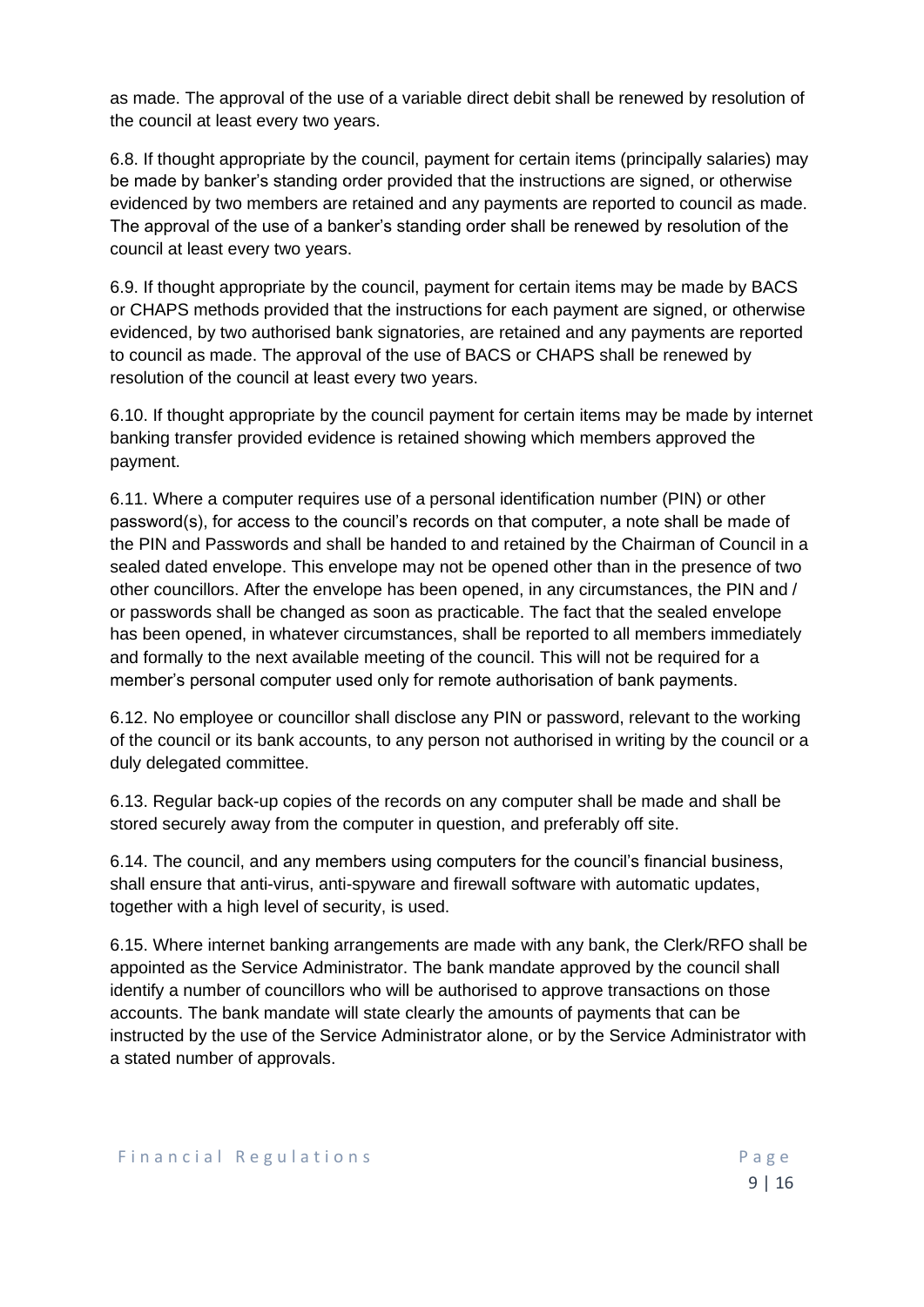6.16. Access to any internet banking accounts will be directly to the access page (which may be saved under "favourites"), and not through a search engine or e-mail link. Remembered or saved passwords facilities must not be used on any computer used for council banking work. Breach of this Regulation will be treated as a very serious matter under these regulations.

6.17. Changes to account details for suppliers, which are used for internet banking may only be changed on written hard copy notification by the supplier and supported by hard copy authority for change signed by the Clerk. A programme of regular checks of standing data with suppliers will be followed.

6.18. Any Debit Card issued for use will be specifically restricted to the Clerk (RFO) and will also be restricted to a single transaction maximum value of £200 unless authorised by council or finance committee in writing before any order is placed.

6.19. A pre-paid debit card may be issued to employees with varying limits. These limits will be set by the council. Transactions and purchases made will be reported to the council and authority for topping-up shall be at the discretion of the council.

6.20. Any corporate credit card or trade card account opened by the council will be specifically restricted to use by the Clerk (RFO) and shall be subject to automatic payment in full at each month-end.

6.21. The council will not maintain any form of cash float. All cash received must be banked intact. Any payments made in cash by the Clerk (RFO) (for example for postage or minor stationery items) shall be refunded on a regular basis, at least quarterly.

## **7. Payment of salaries**

7.1. As an employer, the council shall make arrangements to meet fully the statutory requirements placed on all employers by PAYE and National Insurance legislation. The payment of all salaries shall be made in accordance with payroll records and the rules of PAYE and National Insurance currently operating, and salary rates shall be as agreed by council, or duly delegated committee.

7.2. Payment of salaries and payment of deductions from salary such as may be required to be made for tax, national insurance and pension contributions, or similar statutory or discretionary deductions must be made in accordance with the payroll records and on the appropriate dates stipulated in employment contracts, provided that each payment is reported to the next available council meeting, as set out in these regulations above.

7.3. No changes shall be made to any employee's pay, emoluments, or terms and conditions of employment without the prior consent of the council.

7.4. Each and every payment to employees of net salary and to the appropriate creditor of the statutory and discretionary deductions shall be recorded in a separate confidential record. This confidential record is not open to inspection or review (under the Freedom of Information Act 2000 or otherwise) other than: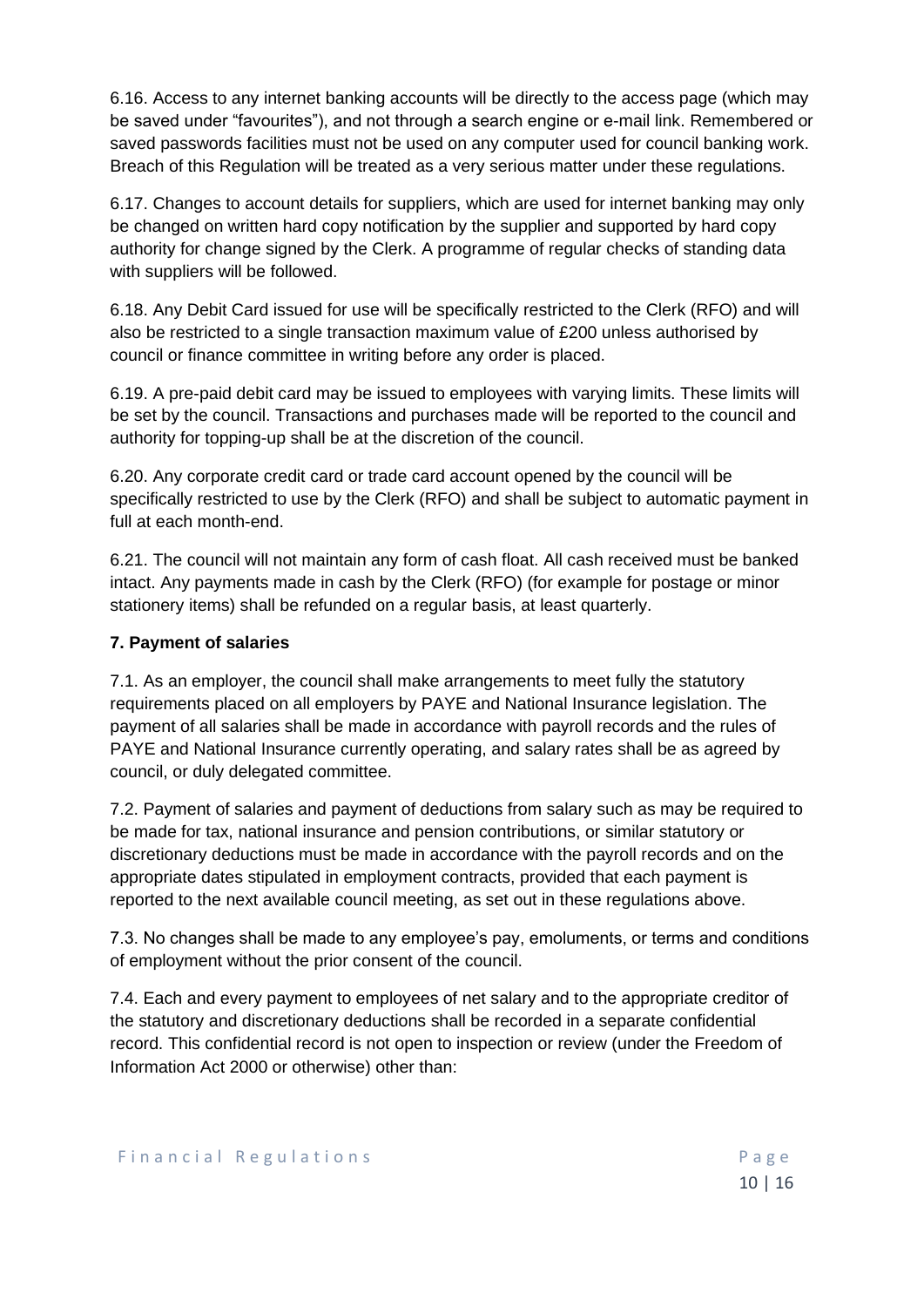a) by any councillor who can demonstrate a need to know;

b) by the internal auditor;

c) by the external auditor; or

d) by any person authorised under Audit Commission Act 1998, or any superseding legislation.

7.5. The total of such payments in each calendar month shall be reported with all other payments as made as may be required under these Financial Regulations, to ensure that only payments due for the period have actually been paid.

7.6. An effective system of personal performance management should be maintained for the senior officers.

7.7. Any termination payments shall be supported by a clear business case and reported to the council. Termination payments shall only be authorised by council.

7.8. Before employing interim staff, the council must consider a full business case.

### **8. Loans and investments**

8.1. All borrowings shall be affected in the name of the council, after obtaining any necessary borrowing approval. Any application for borrowing approval shall be approved by Council as to terms and purpose. The application for borrowing approval, and subsequent arrangements for the loan shall only be approved by full council.

8.2. Any financial arrangement which does not require formal borrowing approval from the Secretary of State/Welsh Assembly Government (such as Hire Purchase or Leasing of tangible assets) shall be subject to approval by the full council. In each case a report in writing shall be provided to council in respect of value for money for the proposed transaction.

8.3. All loans and investments shall be negotiated in the name of the council and shall be for a set period in accordance with council policy.

8.4. The council shall consider the need for an Investment Strategy and Policy which, if drawn up, shall be in accordance with relevant regulations, proper practices and guidance. Any Strategy and Policy shall be reviewed by the council at least annually.

8.5. All investments of money under the control of the council shall be in the name of the council.

8.6. All investment certificates and other documents relating thereto shall be retained in the custody of the RFO.

8.7. Payments in respect of short term or long-term investments, including transfers between bank accounts held in the same bank, or branch, shall be made in accordance with Regulation 5 (Authorisation of payments) and Regulation 6 (Instructions for payments).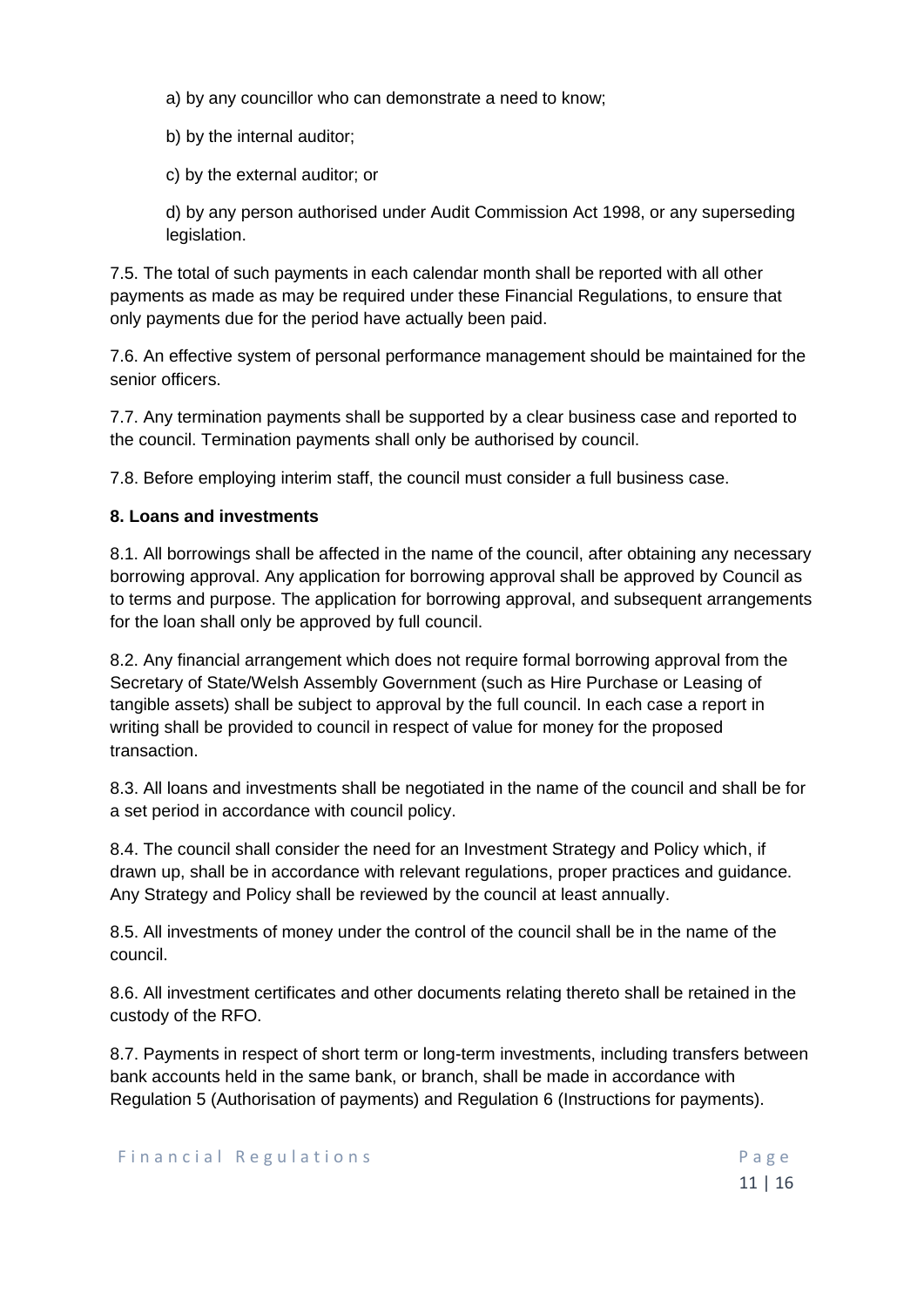### **9. Income**

9.1. The collection of all sums due to the council shall be the responsibility of and under the supervision of the RFO.

9.2. Particulars of all charges to be made for work done, services rendered or goods supplied shall be agreed annually by the council, notified to the RFO and the RFO shall be responsible for the collection of all accounts due to the council.

9.3. The council will review all fees and charges at least annually, following a report of the Clerk.

9.4. Any sums found to be irrecoverable and any bad debts shall be reported to the council and shall be written off in the year.

9.5. All sums received on behalf of the council shall be banked intact as directed by the RFO. In all cases, all receipts shall be deposited with the council's bankers with such frequency as the RFO considers necessary.

9.6. The origin of each receipt shall be entered on the paying-in slip.

9.7. Personal cheques shall not be cashed out of money held on behalf of the council.

9.8. The RFO shall promptly complete any VAT Return that is required. Any repayment claim due in accordance with VAT Act 1994 section 33 shall be made at least annually coinciding with the financial year end.

9.9. Where any significant sums of cash are regularly received by the council, the RFO shall take such steps as are agreed by the council to ensure that more than one person is present when the cash is counted in the first instance, that there is a reconciliation to some form of control such as ticket issues, and that appropriate care is taken in the security and safety of individuals banking such cash.

## **10. Orders for work, goods and services**

10.1. An official order or letter shall be issued for all work, goods and services unless a formal contract is to be prepared or an official order would be inappropriate. Copies of orders shall be retained.

10.2. Order books shall be controlled by the RFO.

10.3. All members and officers are responsible for obtaining value for money at all times. An officer issuing an official order shall ensure as far as reasonable and practicable that the best available terms are obtained in respect of each transaction, usually by obtaining three or more quotations or estimates from appropriate suppliers, subject to any de minimis provisions in Regulation 11.1 below.

10.4. A member may not issue an official order or make any contract on behalf of the council.

10.5. The RFO shall verify the lawful nature of any proposed purchase before the issue of any order, and in the case of new or infrequent purchases or payments, the RFO shall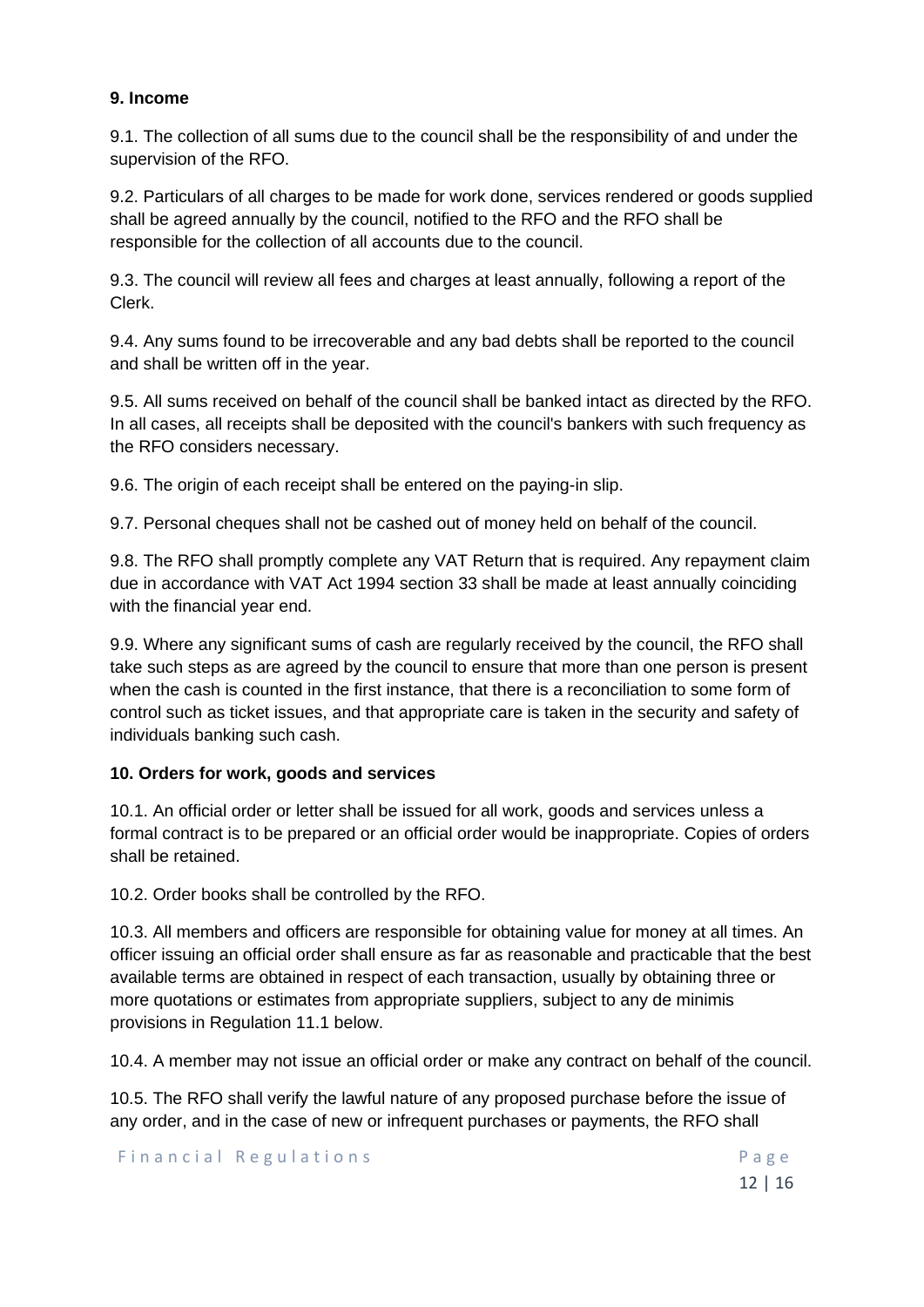ensure that the statutory authority shall be reported to the meeting at which the order is approved so that the minutes can record the power being used.

#### **11. Contracts**

11.1. Procedures as to contracts are laid down as follows:

a) Every contract shall comply with these financial regulations, and no exceptions shall be made otherwise than in an emergency provided that this regulation need not apply to contracts which relate to items (i) to (vi) below:

i. for the supply of gas, electricity, water, sewerage and telephone services;

ii. for specialist services such as are provided by legal professionals acting in disputes;

iii. for work to be executed or goods or materials to be supplied which consist of repairs to or parts for existing machinery or equipment or plant;

iv. for work to be executed or goods or materials to be supplied which constitute an extension of an existing contract by the council;

v. for additional audit work of the external auditor up to an estimated value of £500 (in excess of this sum the Clerk and RFO shall act after consultation with the Chairman and Vice Chairman of council); and

vi. for goods or materials proposed to be purchased which are proprietary articles and / or are only sold at a fixed price.

b) Where the council intends to procure or award a public supply contract, public service contract or public works contract as defined by The Public Contracts Regulations 2015 ("the Regulations") which is valued at £25,000 or more, the council shall comply with the relevant requirements of the Regulations<sup>1</sup>.

c) The full requirements of The Regulations, as applicable, shall be followed in respect of the tendering and award of a public supply contract, public service contract or public works contract which exceed thresholds in The Regulations set by the Public Contracts Directive 2014/24/EU (which may change from time to time)<sup>2</sup>.

d) When applications are made to waive financial regulations relating to contracts to enable a price to be negotiated without competition the reason shall be embodied in a recommendation to the council.

e) Such invitation to tender shall state the general nature of the intended contract and the Clerk shall obtain the necessary technical assistance to prepare a specification in appropriate cases. The invitation shall in addition state that tenders must be

<sup>&</sup>lt;sup>1</sup> The Regulations require councils to use the Contracts Finder website to advertise contract opportunities, set out the procedures to be followed in awarding new contracts and to publicise the award of new contracts Thresholds currently applicable are:

a) For public supply and public service contracts 209,000 Euros (£181,302)

b) For public works contracts 5,225,000 Euros (£4,551,413)

Financial Regulations and the contract of the Page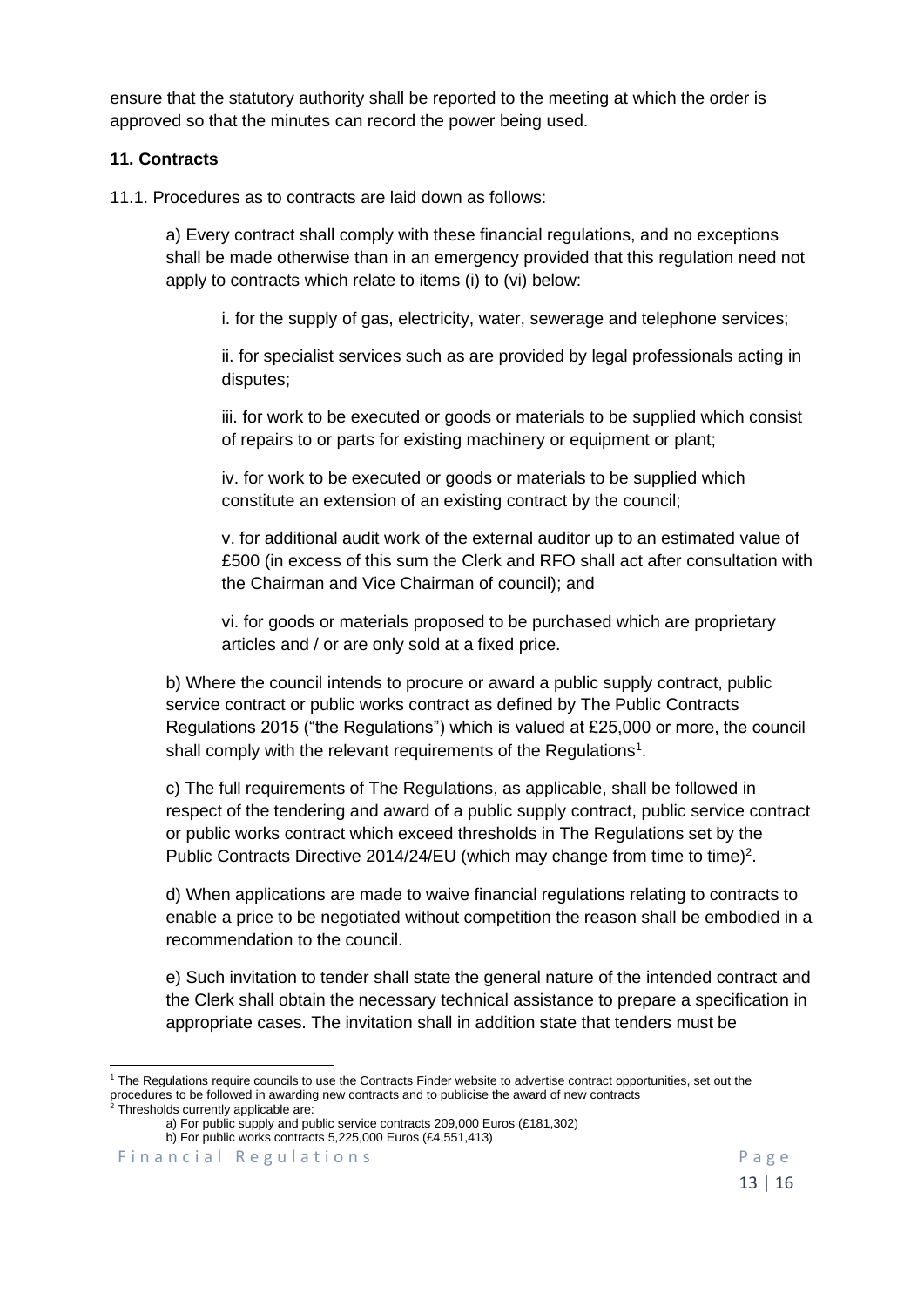addressed to the Clerk in the ordinary course of post. Each tendering firm shall be supplied with a specifically marked envelope in which the tender is to be sealed and remain sealed until the prescribed date for opening tenders for that contract.

f) All sealed tenders shall be opened at the same time on the prescribed date by the Clerk in the presence of at least one member of council.

g) Any invitation to tender issued under this regulation shall be subject to Standing Orders 18d, and shall refer to the terms of the Bribery Act 2010.

h) When it is to enter into a contract of less than £25,000 in value for the supply of goods or materials or for the execution of works or specialist services other than such goods, materials, works or specialist services as are excepted as set out in paragraph (a) the Clerk or RFO shall obtain 3 quotations (priced descriptions of the proposed supply); where the value is below £5000 and above £500 the Clerk or RFO shall strive to obtain 3 estimates. Otherwise, Regulation 10.3 above shall apply.

i) The council shall not be obliged to accept the lowest or any tender, quote or estimate.

j) Should it occur that the council, or duly delegated committee, does not accept any tender, quote or estimate, the work is not allocated and the council requires further pricing, provided that the specification does not change, no person shall be permitted to submit a later tender, estimate or quote who was present when the original decision-making process was being undertaken.

### **12. Payments under contracts for building or other construction works**

12.1. Payments on account of the contract sum shall be made within the time specified in the contract by the RFO upon authorised certificates of the architect or other consultants engaged to supervise the contract (subject to any percentage withholding as may be agreed in the particular contract).

12.2. Where contracts provide for payment by instalments the RFO shall maintain a record of all such payments. In any case where it is estimated that the total cost of work carried out under a contract, excluding agreed variations, will exceed the contract sum of 5% or more a report shall be submitted to the council.

12.3. Any variation to a contract or addition to or omission from a contract must be approved by the council and Clerk to the contractor in writing, the council being informed where the final cost is likely to exceed the financial provision.

#### **13. Stores and equipment**

13.1. The officer in charge of each section shall be responsible for the care and custody of stores and equipment in that section.

13.2. Delivery notes shall be obtained in respect of all goods received into store or otherwise delivered and goods must be checked as to order and quality at the time delivery is made.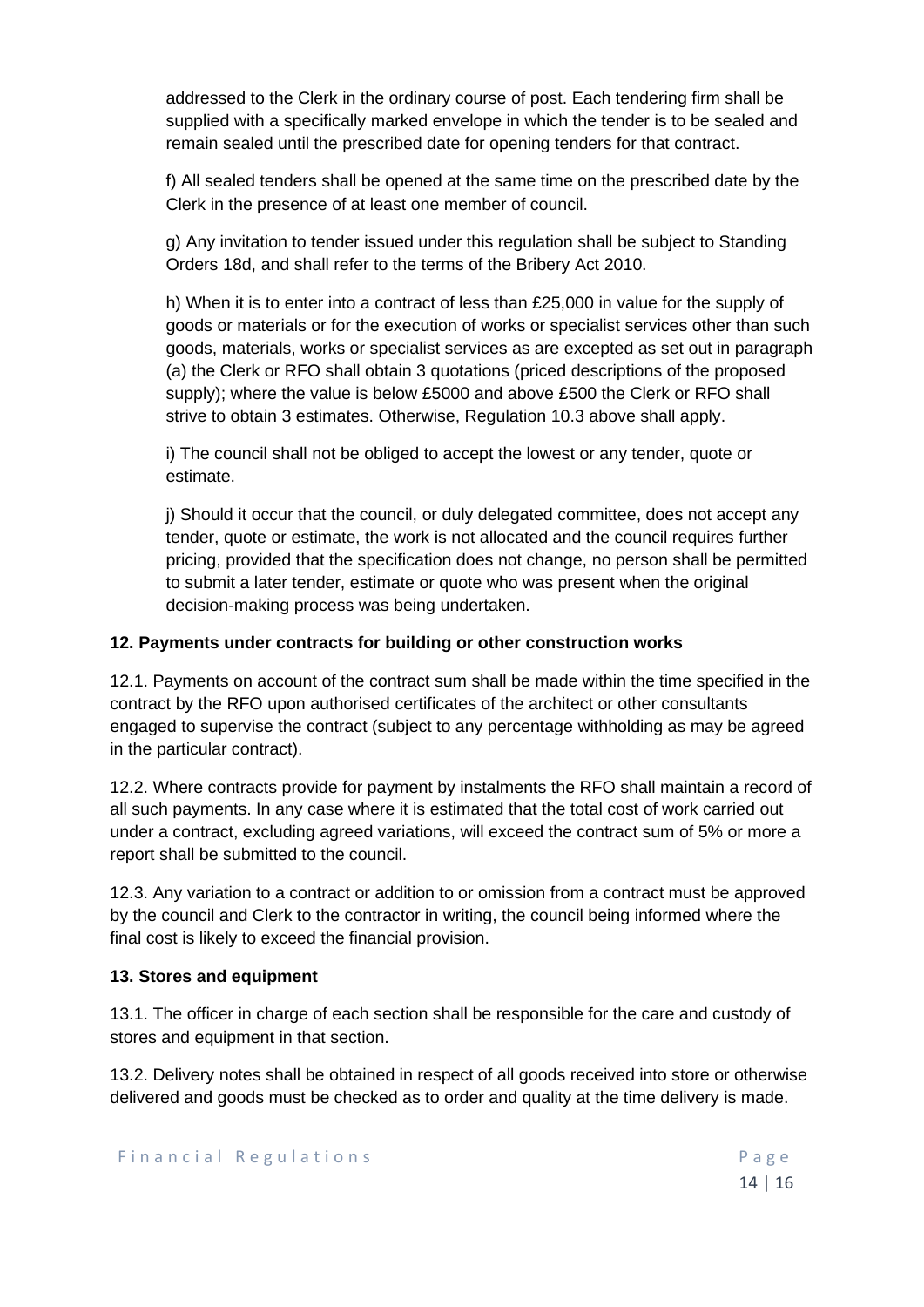13.3. Stocks shall be kept at the minimum levels consistent with operational requirements.

13.4. The RFO shall be responsible for periodic checks of stocks and stores at least annually.

### **14. Assets, properties and estates**

14.1. The Clerk shall make appropriate arrangements for the custody of all title deeds and Land Registry Certificates of properties held by the council. The RFO shall ensure a record is maintained of all properties held by the council, recording the location, extent, plan, reference, purchase details, nature of the interest, tenancies granted, rents payable and purpose for which held in accordance with Accounts and Audit Regulations.

14.2. No tangible moveable property shall be purchased or otherwise acquired, sold, leased or otherwise disposed of, without the authority of the council, together with any other consents required by law, save where the estimated value of any one item of tangible movable property does not exceed £250.

14.3. No real property (interests in land) shall be sold, leased or otherwise disposed of without the authority of the council, together with any other consents required by law. In each case a report in writing shall be provided to council in respect of valuation and surveyed condition of the property (including matters such as planning permissions and covenants) together with a proper business case (including an adequate level of consultation with the electorate).

14.4. No real property (interests in land) shall be purchased or acquired without the authority of the full council. In each case a report in writing shall be provided to council in respect of valuation and surveyed condition of the property (including matters such as planning permissions and covenants) together with a proper business case (including an adequate level of consultation with the electorate).

14.5. Subject only to the limit set in Regulation 14.2 above, no tangible moveable property shall be purchased or acquired without the authority of the full council. In each case a report in writing shall be provided to council with a full business case.

14.6. The RFO shall ensure that an appropriate and accurate Register of Assets and Investments is kept up to date. The continued existence of tangible assets shown in the Register shall be verified at least annually, possibly in conjunction with a health and safety inspection of assets.

#### **15. Insurance**

15.1. Following the annual risk assessment (per Regulation 17), the RFO shall effect all insurances and negotiate all claims on the council's insurers.

15.2. The Clerk shall give prompt notification to council of all new risks, properties or vehicles which require to be insured and of any alterations affecting existing insurances.

15.3. The RFO shall keep a record of all insurances effected by the council and the property and risks covered thereby and annually review it.